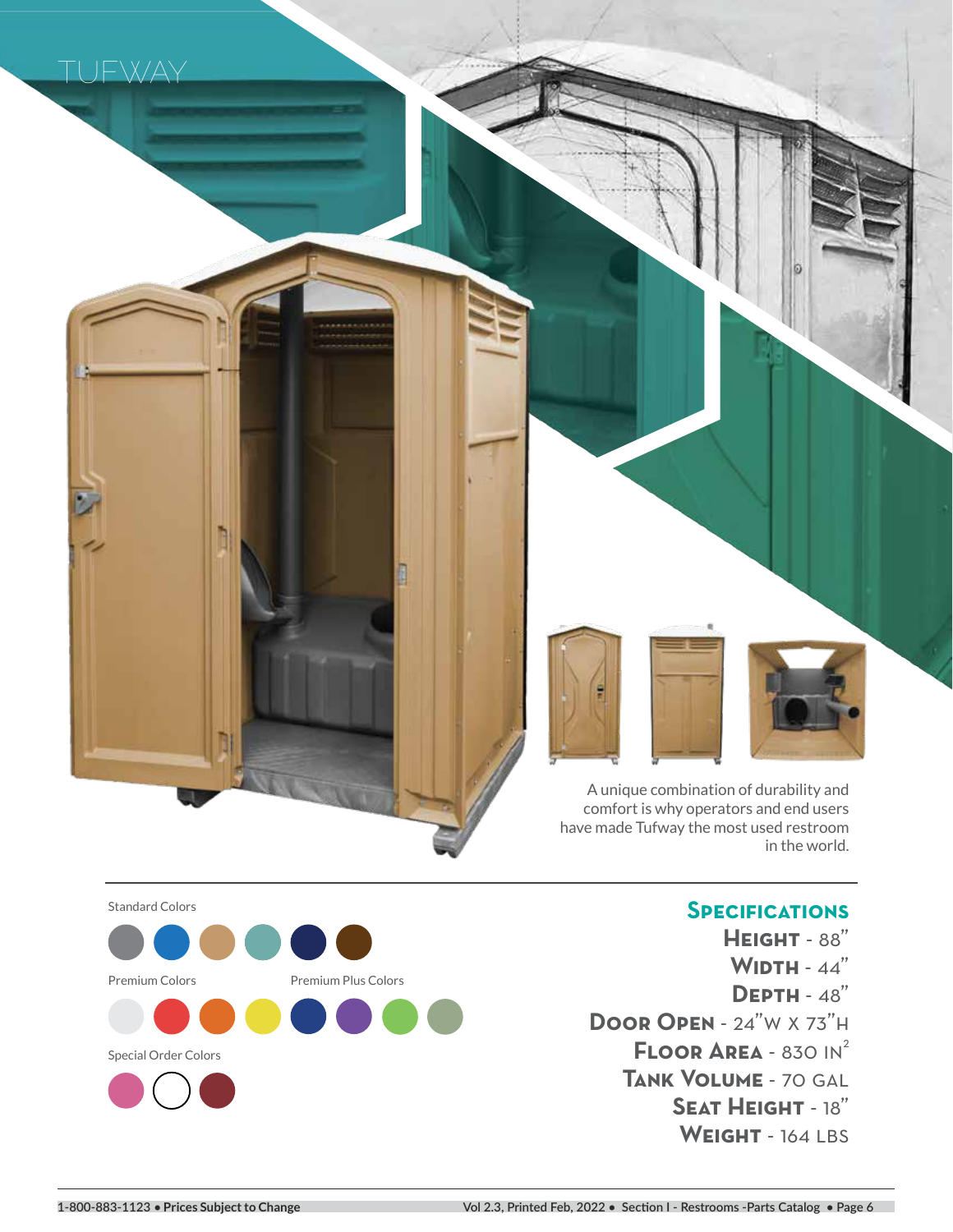# **TUFWAY BASE CONFIGURATION**

| PART#          | QPU               | <b>DESCRIPTION</b>                                  |
|----------------|-------------------|-----------------------------------------------------|
| 14133          | $\mathbf{1}$      | Vent Pipe-4X63 Dgry                                 |
| 10570          | $\mathbf{1}$      | Seat-Toilet Tuf/Fre/Lib Black                       |
| 22209          | 1                 | Hood-Papergrd 3 Roll Dgry                           |
| 10891          | $\mathbf{1}$      | Hook-Flat Coat Stnls                                |
| 16050          | 2                 | Corner Molding II- Black Punch                      |
| 10032          | $\mathbf{1}$      | Cover-Floor Impact Base                             |
| 10034          | 1                 | Base Assy- Impact Solid Floor                       |
| 10030          | 2                 | Runner-Impact Base                                  |
| 15765<br>13197 | 1<br>$\mathbf{1}$ | Front Assy-Tufway Dgry<br>Hasp-3/16 Rivet Hole Door |
| 13199          | 1                 | Hasp-3/16 Rivet Hole Facing                         |
| 10161          | $\mathbf{1}$      | Plug-1/2 Indicator Black PLSt                       |
| 10511          | 1                 | Bracket-Spring Anchor Tufway                        |
| 10888          | $\mathbf{1}$      | Closure Assy-Tufway Door                            |
| 10889          | 1                 | Bracket-Cable Anchor Tufway                         |
| 13415          | $\mathbf{1}$      | Cover-Indicator Black                               |
| 22310          | 1                 | Spindle- Prgrd II 3 Roll Metal                      |
| 14762          | $\mathbf{1}$      | Rivet-3/16 Ratcheting                               |
| 12007          | 1                 | Screw- #10 X 1-1/4 Pn Ph Tap                        |
| 14764          | $\mathbf{1}$      | T- Nut- 1/4-20                                      |
| 14803          | 1                 | Plug-3/8 Hole                                       |
| 14767          | $\mathbf{1}$      | Latch-Restroom Plastic                              |
| 13266          | 3                 | Hinge- Door Stnls Round Corner                      |
| 12393          | $\overline{4}$    | Rivet-#64 Aap Pop                                   |
| 10804          | 4                 | Screw-#8 X 3/4 Phpn Tap                             |
| 10122          | $\overline{4}$    | Screw-#10 X 3/4 Phpn Tap Pltd                       |
| 10812          | 5                 | Rivet-#612 Alum                                     |
| 22738          | 6                 | Rivet-#68 Pop W/Rubber Washer                       |
| 22727          | 8                 | Screw-1/4 X 1 Lag Stnls                             |
| 22737          | 12                |                                                     |
|                |                   | Rivet-#66 Pop W/Rubber Washer                       |
| 22726          | 14                | Screw-1/4 X 1-1/2 Lag Stnls                         |
| 11030          | 16                | Rivet-#66 Aal Pop                                   |
| 11270          | 16                | Rivet-#68 Stnls                                     |
| 11360          | 22                | Washer-1/4 Id Fender Stnls                          |
| 11054          | 22                | Rivet-#68 Aal Pop                                   |
| 13860          | 30                | Screw- #14 X 1-1/2 W/Wsh Gold                       |
| 11315          | 77                | Washer- 3/16 Rivet Stnls                            |
| 16643          | $\mathbf{3}$      | Panel-Tufway Dgry                                   |
| 16045          | $\mathbf{1}$      | Roof-Tufway Dome                                    |
| 22639          | $\mathbf{1}$      | Tank Pkg-Tfw Tnk/Url/3pg                            |
| 14119          | $\mathbf{1}$      | Urinal-Standover Dgry                               |
| 14606          | $\mathbf{1}$      | Bracket-Plastic Latch Dgry                          |
|                |                   |                                                     |
| 14607          | $\mathbf{1}$      | Sleeve-Plastic Latch Dgry                           |
| 14605          | $\mathbf{1}$      | Arm-Plastic Latch Dgry                              |
| 15618          | $\mathbf{1}$      | Decal- Universal Indicator                          |
| 14608          | $\mathbf{1}$      | Indicator-Blank                                     |
| 10029          | $\mathbf{1}$      | Frame-Impact Base                                   |
| 14763          | $\mathbf{1}$      | Screw-1/4-20 X 1-3/4 Pn Hd                          |
| 10031          | 15                | Plug-Impact Base                                    |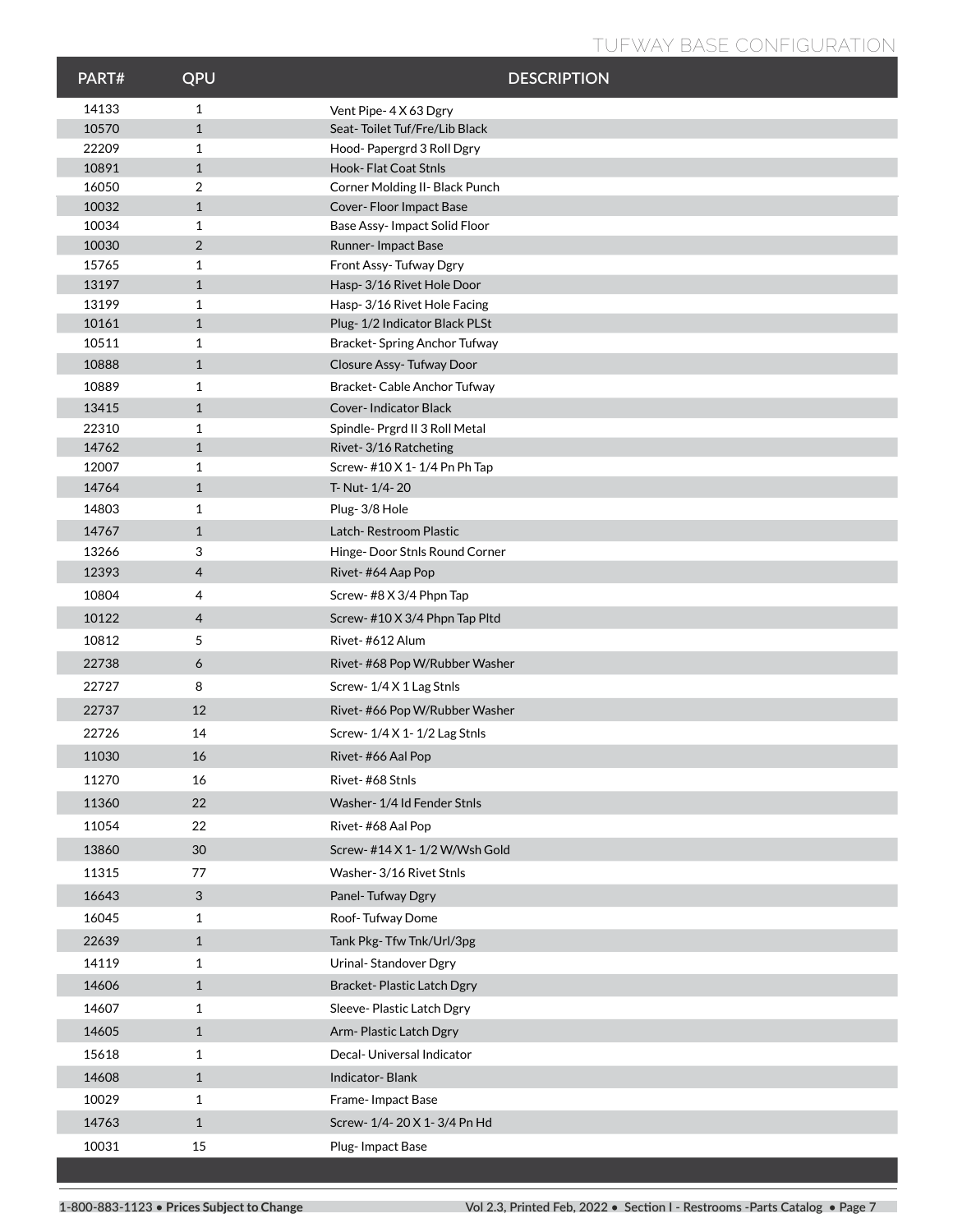**TUFWAY® MAJOR ASSEMBLY POP RIVET**



| <b>STANDARD COLORS</b> |                   |                  |                      |                     |
|------------------------|-------------------|------------------|----------------------|---------------------|
|                        | DARK GRAY         | ROYAL BLUE       | SAND                 | <b>FOREST GREEN</b> |
| <b>FRONT PART#</b>     | 15765             | 13936            | 12728                | 14195               |
| PANEL PART#            | 16643             | 13938            | 12614                | 14794               |
|                        | <b>AQUA</b>       | <b>DARK BLUE</b> | <b>BROWN</b> (front) |                     |
| <b>FRONT PART#</b>     | 13816             | 22694 - CALL     | 10521                |                     |
| PANEL PART#            | 12613             | 12612            |                      |                     |
|                        |                   | <b>PREMIUM</b>   |                      |                     |
|                        | <b>LIGHT GRAY</b> | <b>RED</b>       | <b>ORANGE</b>        | <b>YELLOW</b>       |
| <b>FRONT PART#</b>     |                   | 19375            | 14129                | 16546               |
| PANEL PART#            | 13598 - CALL      | 19266            | 14702                | 16542               |
| PREMIUM +              |                   |                  |                      |                     |
|                        | <b>TURBO BLUE</b> | <b>PURPLE</b>    | <b>LIME</b>          | <b>WILLOW GREEN</b> |
| <b>FRONT PART#</b>     | CALL              | 21759 - CALL     | <b>CALL</b>          | <b>CALL</b>         |
| PANEL PART#            | CALL              | 20701 - CALL     | CALL                 | <b>CALL</b>         |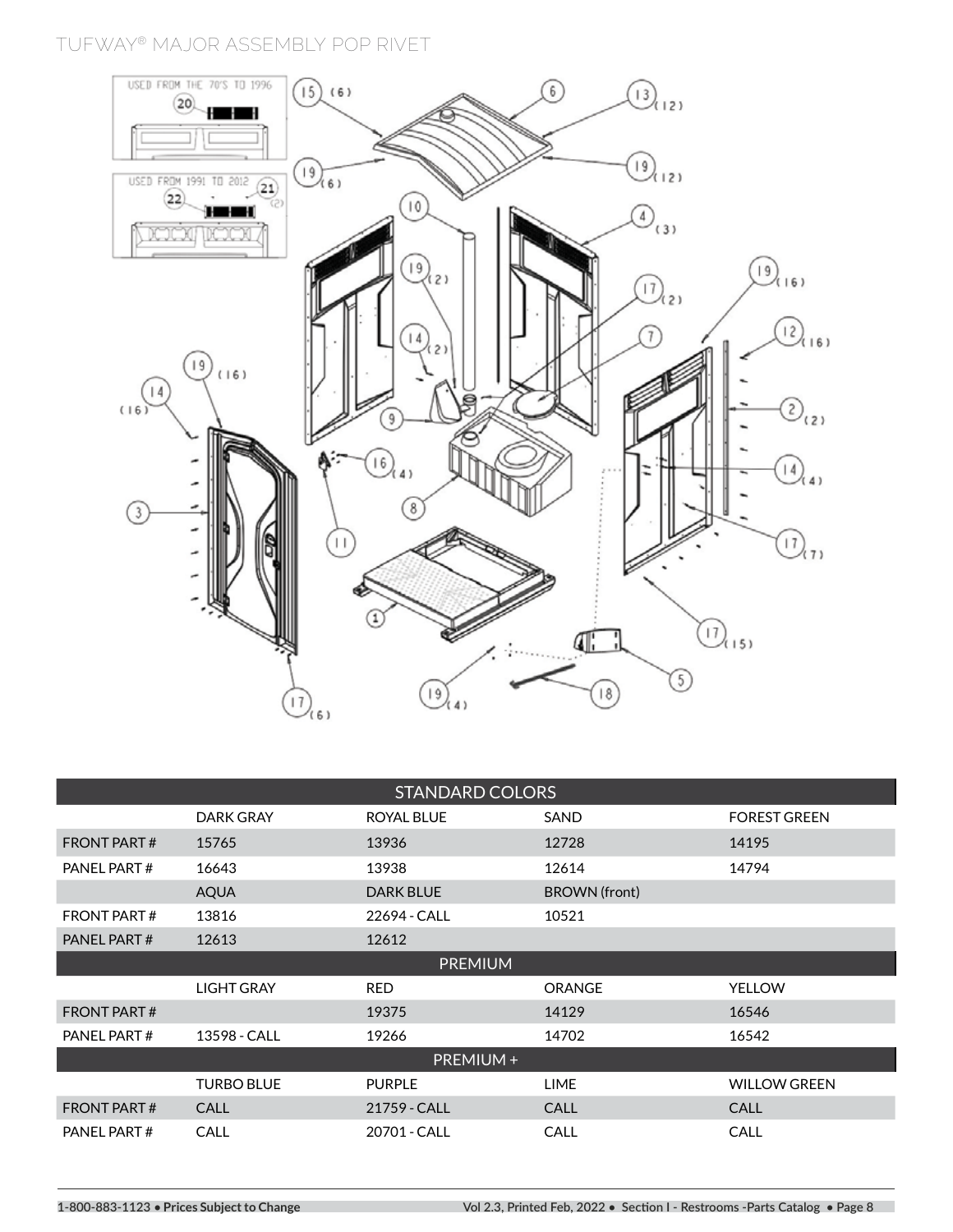# **TUFWAY® MAJOR ASSEMBLY POP RIVET**

| <b>REV</b><br><b>ITEM#</b> | PART#            | QPU            | <b>DESCRIPTION</b>                                            |
|----------------------------|------------------|----------------|---------------------------------------------------------------|
| $\mathbf{1}$               | 10034            | $\mathbf{1}$   | BASE- ASSY- IMPACT SOLID FLOOR                                |
|                            | 10033            | $\mathbf{1}$   | <b>BASE-ASSY-IMPACT GRID FLOOR</b>                            |
|                            | 10032            | 1              | COVER-FLOOR IMPACT BASE 20 1/2 X 40-1/2 (8 #22727 & 8 #11360) |
| $\overline{2}$             | 16050            | $\overline{2}$ | CORNER MOLDING II- BLACK PUNCH                                |
| 3                          | <b>SEE CHART</b> | 1              | <b>FRONT ASSY-TUFWAY (NO LATCH)</b>                           |
| 4                          | <b>SEE CHART</b> | 3              | PANEL-TUFWAY                                                  |
|                            | 22748            | 1              | <b>HDWE-TUFWAY 3 ROLL POP RIVET</b>                           |
|                            | 17082            | $\mathbf{1}$   | <b>HOOD-PAPERGUARD 2 ROLL DGRY</b>                            |
| 5                          | 22209            | 1              | <b>HOOD-PAPERGUARD 3 ROLL DGRY</b>                            |
|                            | 16928            | $\mathbf{1}$   | KIT-PAPERGRD 2 ROLL PUSH CAP                                  |
|                            | 16845            | 1              | KIT-PAPERGRD 2 ROLL POP RVT                                   |
|                            | 22337            | $\mathbf{1}$   | KIT-PAPERGRD 3 ROLL PUSH CAP                                  |
|                            | 22335            | 1              | KIT-PAPERGRD 3 ROLL POP RVT                                   |
| 6                          | 16045            | $\mathbf{1}$   | ROOF-TUFWAY DOME                                              |
| $\overline{7}$             | 10570            | 1              | SEAT-TOILET BLACK (INCLUDES HARDWARE - 10 PER CASE)           |
|                            | 19196            | $\mathbf{1}$   | KIT-T/SEAT 2-1/2 BOLT/NUT SET                                 |
| 8                          | 10553            | 1              | <b>TANK-TUFWAY DGRY</b>                                       |
| 9                          | 14119            | $\mathbf{1}$   | URINAL - STANDOVER DGRY (USE WITH VENT PIPE 14133)            |
| 10                         | 14133            | 1              | <b>VENT PIPE-4 X 62-1/2 GREY</b>                              |
|                            | 11946            | $\mathbf{1}$   | VENT PIPE- 4 X 68 GREY (W/O HOLE & NO URINAL RORD)            |
| 11                         | 14767            | 1              | LATCH-RESTROOM PLASTIC                                        |
| $12*$                      | 11030            | 16             | RIVET-#66 AAL POP                                             |
| $13*$                      | 22737            | 12             | RIVET-#66 POP W/RUBBER WASHER                                 |
| $14*$                      | 11054            | 22             | RIVET-#68 AAL POP                                             |
| $15*$                      | 22738            | 6              | RIVET-#68 POP W/RUBBER WASHER                                 |
| $16*$                      | 10122            | $\overline{4}$ | SCREW-#10 X 3/4 PHPN TAP PLTD                                 |
| $17*$                      | 13860            | 30             | SCREW-#14 X 1-1/2 W/WSH GOLD                                  |
| $18*$                      | 22310            | $\mathbf{1}$   | SPINDLE-PRGRD II 3 ROLL METAL                                 |
|                            | 16844            | 1              | SPINDLE-PAPERGRD 2 ROLL METAL                                 |
|                            | 18696            | $\mathbf{1}$   | SPINDLE-PAPERGRD 3 ROLL PVC                                   |
| 19                         | 11315            | 56             | WASHER-3/16" RIVET STNLS                                      |
|                            | 10900            | $\mathbf{1}$   | <b>INSTRUCTIONS TUFWAY (SEE WEBSITE)</b>                      |
| 20                         | 14311            | 6              | SCREEN-3 X 13 PLST VENT (OLDER PANELS)                        |
| 21                         | 15337            | 12             | RIVET-.195" PLASTIC EXPANDING                                 |
| 22                         | 14112            | 6              | SCREEN-3.8 X 15.25 PLST VENT                                  |

| ASK ABOUT SPECIAL ORDER COLORS - CALL FOR DETAILS |              |              |               |  |  |
|---------------------------------------------------|--------------|--------------|---------------|--|--|
| <b>SPECIAL ORDER</b>                              | <b>PINK</b>  | <b>WHITE</b> | <b>MAROON</b> |  |  |
| FRONT PART#                                       | 21107 - CALL | 18121        | CALL          |  |  |
| PANFI PART#                                       | 23137 - CALL | 18122        | CALL          |  |  |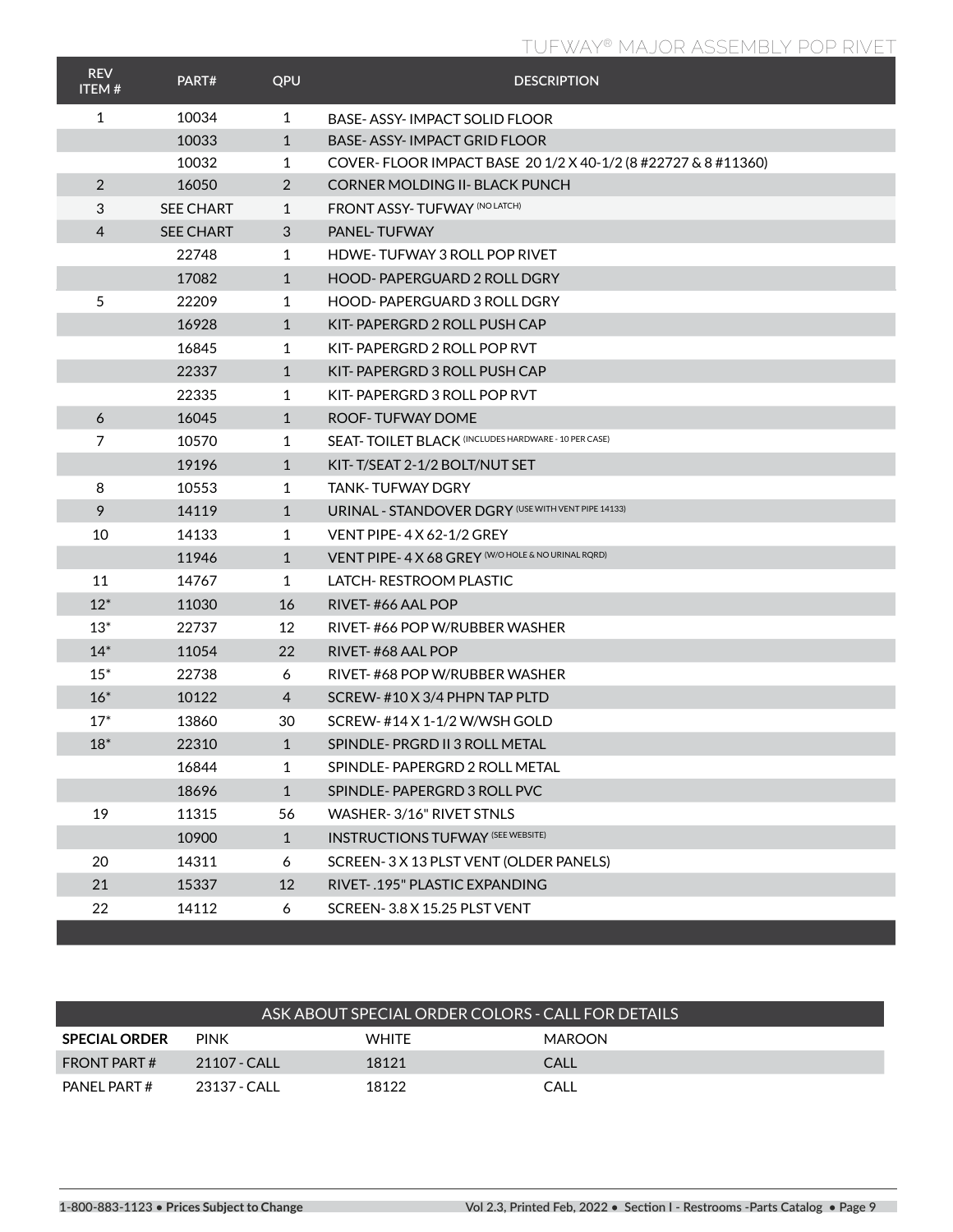

|                                        | TUFWAY TOILET SPECIFICATIONS              |
|----------------------------------------|-------------------------------------------|
| HEIGHT: 88" (223MM)                    | STANDARD TANK VOLUME: 70 GAL (265L)       |
| WIDTH: 44" (1118MM                     | FLOOR SPACE: 41"-21" (1041MM X 533MM)     |
| DEPTH: 48" (1219MM)                    | SEAT HEIGHT: 18" (457MM)                  |
| WEIGHT (ROTO BASE): 165 lbs (75kg)     | DOOR SPACING: 73" X 24" (1854MM) X 610MM) |
| WEIGHT (RECYCLED BASE): 209 lbs (94kg) |                                           |
|                                        |                                           |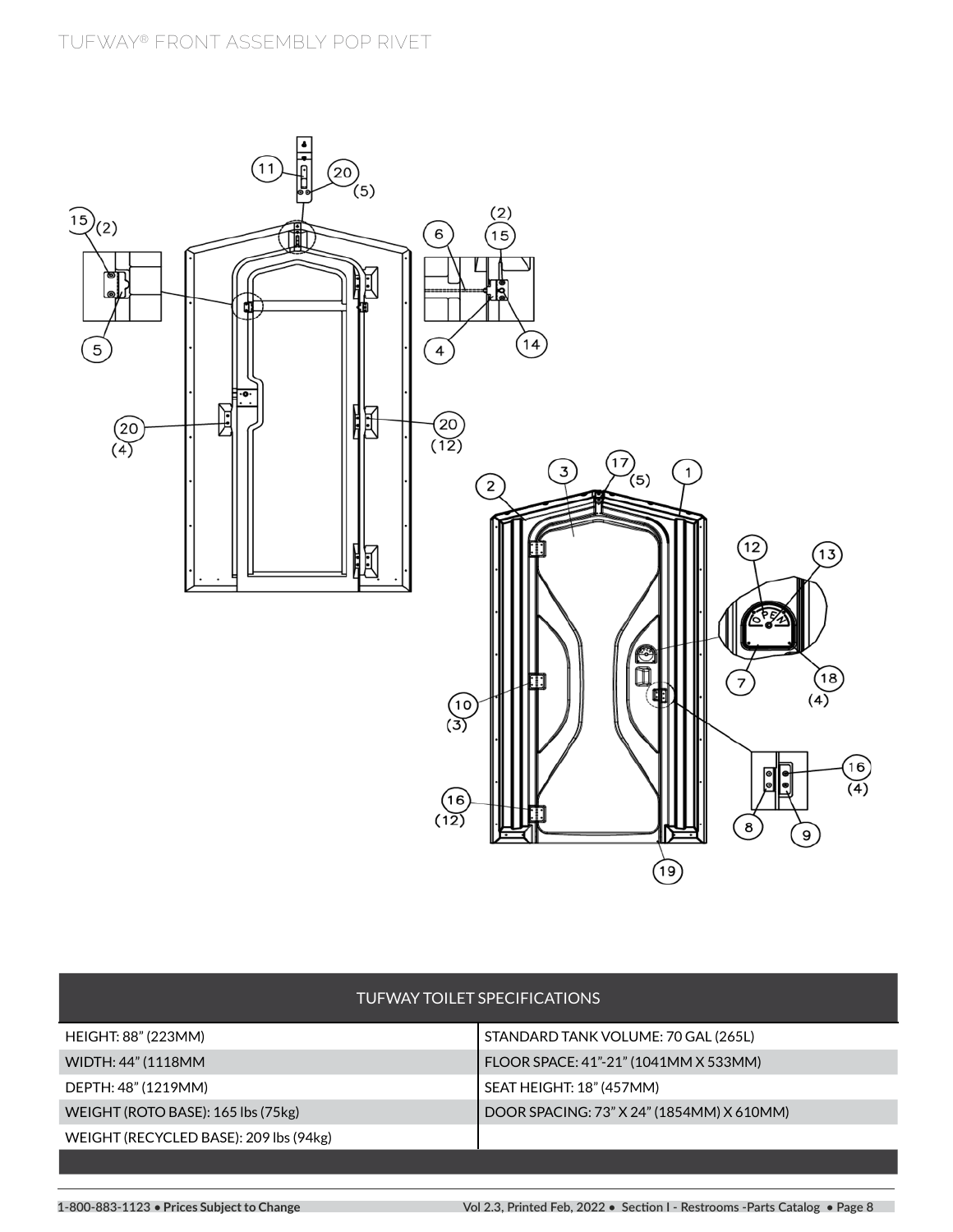# **TUFWAY® FRONT ASSEMBLY POP RIVET**

| <b>REV</b><br><b>ITEM#</b> | PART#            | QPU          | <b>DESCRIPTION</b>                                        |
|----------------------------|------------------|--------------|-----------------------------------------------------------|
| 1                          |                  | 1            | <b>FACING-TUFWAY HASP</b>                                 |
| $\overline{2}$             |                  | $\mathbf{1}$ | <b>FACING-TUFWAY HINGE</b>                                |
| 3                          |                  | 1            | DOOR-TUFWAY                                               |
|                            | <b>SEE CHART</b> | $\mathbf{1}$ | FRONT ASSY-TUFWAY (NO LATCH)                              |
| 4                          | 10889            | 2            | <b>BRACKET- CABLE ANCHOR TUFWAY (Jam Side)</b>            |
| 5                          | 10511            | 1            | BRACKET-SPRING ANCHOR TUFWAY (Outer Door)                 |
| 6                          | 10888            | 3            | <b>CLOSURE ASSY-TUFWAY DOOR</b>                           |
|                            | 11954            | $\mathbf{1}$ | KIT- TUFWAY SPRING CLOSURE RPL (INCLUDES SPRING & RIVETS) |
| 7                          | 13415            | 1            | <b>COVER-INDICATOR BLACK</b>                              |
| 8                          | 13197            | $\mathbf{1}$ | HASP-3/16 RIVET HOLE DOOR                                 |
| 9                          | 13199            | 1            | HASP-3/16 RIVET HOLE FACING (LONG)                        |
| 10                         | 13266            | 3            | HINGE-DOOR STNLS ROUND CORNER                             |
| 11                         | 10891            | 1            | <b>HOOK- FLAT COAT STNLS (METAL)</b>                      |
| 12                         | 15630            | $\mathbf{1}$ | <b>INDICATOR- UNIVERSAL</b>                               |
| $13*$                      | 10161            | 1            | PLUG-1/2 INDICATOR BLACK PLST                             |
| 14                         | 14803            | 1            | PLUG-3/8 HOLE                                             |
| $15*$                      | 12393            | 4            | RIVET-#64 AAP POP                                         |
| $16*$                      | 11270            | 16           | RIVET-#68 STNLS                                           |
| $17*$                      | 10812            | 5            | RIVET-#612 ALUM                                           |
| $18*$                      | 10804            | 4            | SCREW-#8 X 3/4 PHPN TAP                                   |
| $19*$                      | 12007            | 1            | SCREW-#10 X 1-1/4 PN PH TAP                               |
| $20*$                      | 11315            | 21           | WASHER-3/16 RIVET STNLS                                   |
|                            | 14198            |              | KIT- LATCH & INDICATOR (TUFWAY- MAXIM 2000 & LIBERTY)     |
|                            | 15391            |              | KIT- PLASTIC DOOR LATCH (TUFWAY-MAXIM 2000 & LIBERTY)     |
|                            | 13726            |              | KIT- UNIVERSAL INDICATOR (TUFWAY- MAXIM 2000 & LIBERTY)   |
|                            | 17372            |              | KIT-TUFWAY HANDLE SCREW/NUT                               |

**TUFWAY® LOGO AREAS**



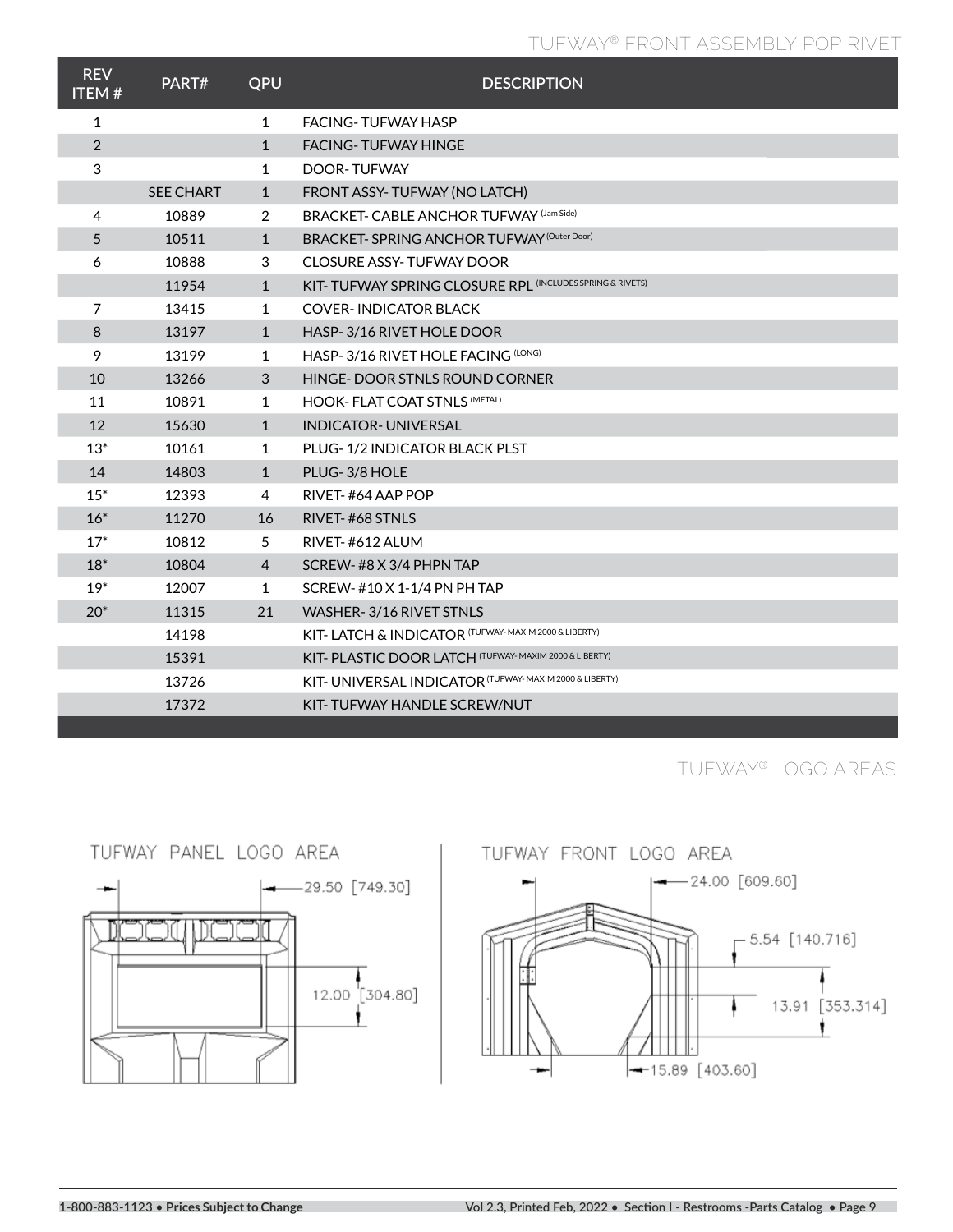#### **MIRROR**

| <b>REV F.</b><br>ITEM #' | PART# | <b>DESCRIPTION</b>     |
|--------------------------|-------|------------------------|
|                          | 17378 | KIT-MIRROR 4 X 6 STNLS |

#### **WORKS WITH POP RIVET & SOLID CAP RIVET TUFWAY**



#### **MIRROR CAN BE USED WITH:**

AXXIS (BLOW MOLDED FRONT) TUFWAY TAURUS MAXIM 2000 MAXIM 3000 HIGH TECH I GLOBAL GLOBAL 1.5 FREEDOM MODELS LIBERTY MODELS

| 17371<br>KIT-TUFWAY SHELF                                     |  |
|---------------------------------------------------------------|--|
| <b>INSTRUCTIONS- TUFWAY SHELF (SEE WEBSITE)</b><br>17455<br>1 |  |
| $2^*$<br>11030<br>RIVET-#66 AAL POP<br>4                      |  |
| 3<br>16075<br>SHELF- MX2 & TUFWAY<br>1                        |  |
| $4^*$<br>WASHER-3/16 RIVET STNLS<br>11315<br>2                |  |

**TUFWAY ® SHELF**

**WORKS WITH POP RIVET & SOLID CAP RIVET TUFWAY**

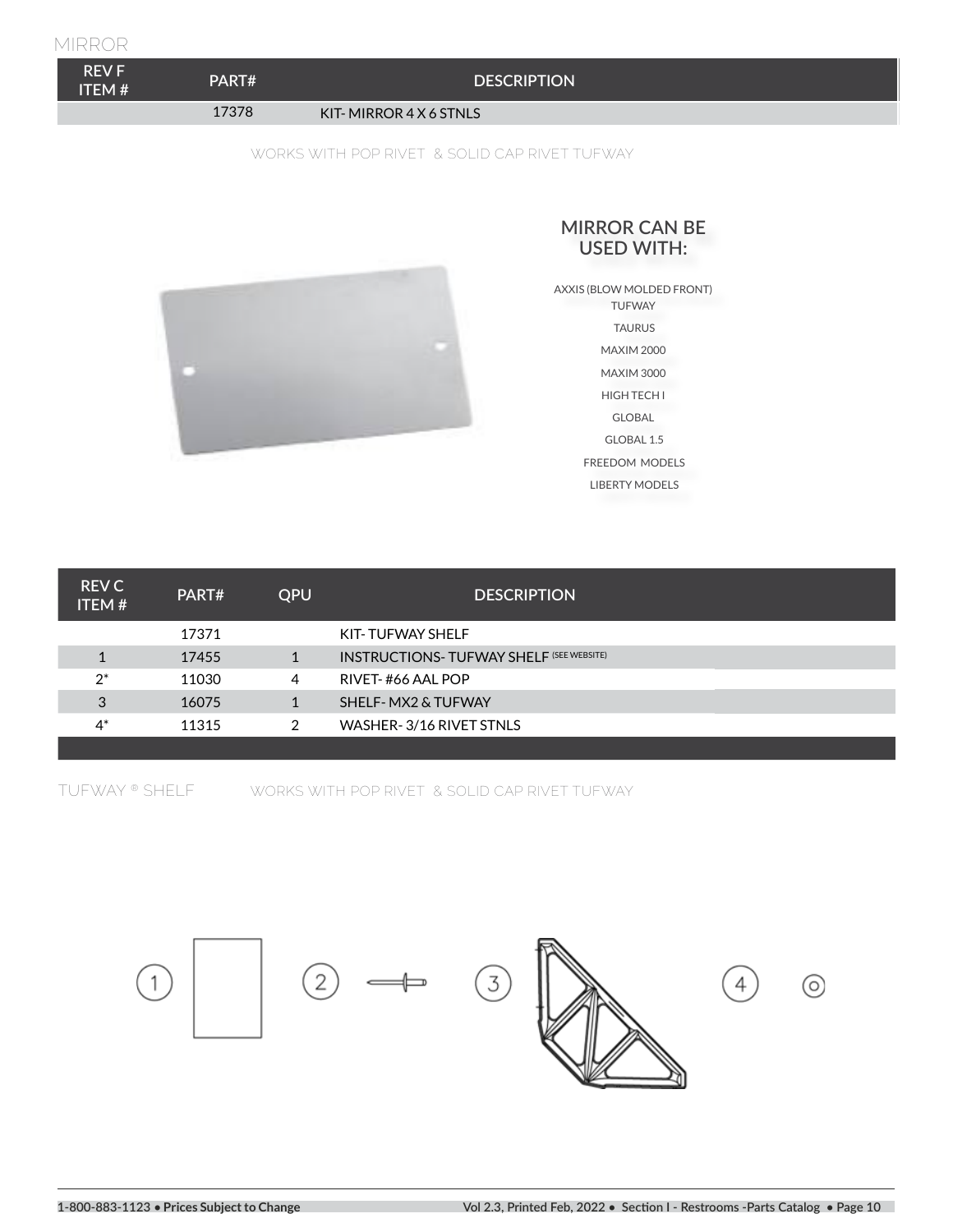

| <b>REVD</b><br><b>ITEM#</b> | PART# | QPU            | <b>DESCRIPTION</b>                             |  |
|-----------------------------|-------|----------------|------------------------------------------------|--|
|                             | 22370 | $\mathbf{1}$   | KIT - DOUBLE HOOK PLATED LIFT                  |  |
| $\mathbf{1}$                | 16132 | $\mathbf{1}$   | <b>BAR-HIGH RISE II SPREADER PLT</b>           |  |
| $\overline{2}$              | 22363 | 2              | <b>CRADLE-2X WET LIFT</b>                      |  |
| 3                           | 22364 | 2              | DECAL-2X WET LIFT                              |  |
| 4                           | 22365 | 1              | <b>INSTRUCTIONS- 2X WET LIFT (SEE WEBSITE)</b> |  |
| 5                           | 22371 | $\mathbf{1}$   | NAME PLATE-2X REST WET LIFT                    |  |
| 6                           | 22367 | 4              | NUT - 5/8-11 SLOTTED HEX                       |  |
| $\overline{7}$              | 10767 | 6              | <b>NUT-5/8 NC</b>                              |  |
| 8                           | 10851 | 4              | PIN-1/8 COTTER STNLS                           |  |
| 9                           | 10263 | 2              | <b>RETAINER-HIGHRISE HANGER</b>                |  |
| $10^*$                      | 13860 | 6              | SCREW-#14 X 1-1/2 W/WSH GOLD                   |  |
| 11                          | 16129 | 2              | <b>SLING-HIGH RISE II PLTD</b>                 |  |
| 12                          | 22368 | 2              | STRAP-HIGH RISE HANGER PLTD                    |  |
| 13                          | 12390 | $\overline{4}$ | <b>WASHER-5/8 LOCK</b>                         |  |
| 14                          | 22369 | 4              | WASHER-5/8 SAE                                 |  |
| 15                          | 11366 | 4              | WASHER-3/4 FLAT                                |  |
|                             | 22839 |                | KIT - IMPACT BASE 1-HOOK LIFT                  |  |
|                             |       |                | *Only sold in multiples of 100                 |  |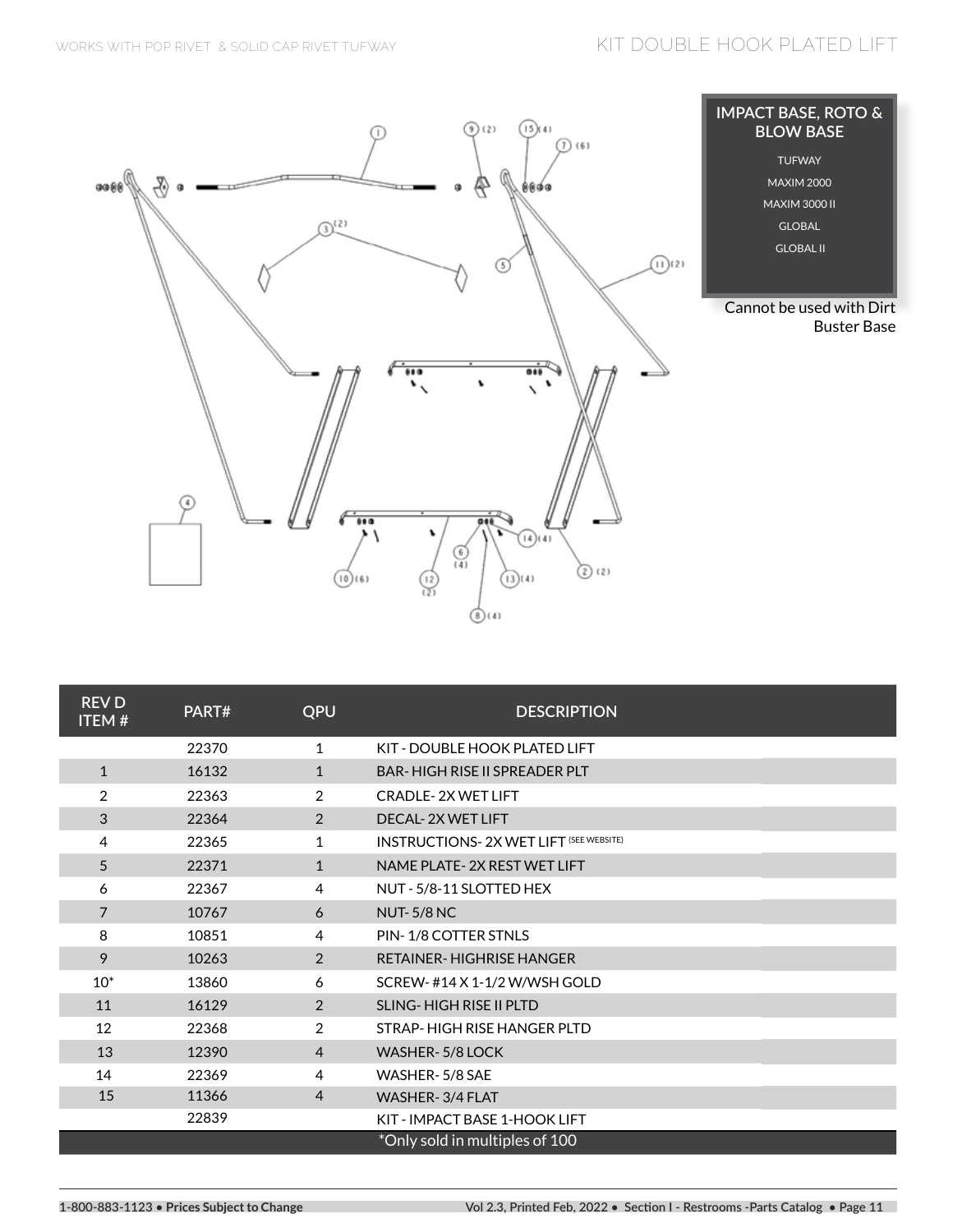**TUFWAY® MAJOR ASSEMBLY PUSH CAP MOUNT**



| <b>STANDARD COLORS</b> |                   |                   |               |                     |  |
|------------------------|-------------------|-------------------|---------------|---------------------|--|
|                        | DARK GRAY         | <b>ROYAL BLUE</b> | SAND          | <b>FOREST GREEN</b> |  |
| <b>FRONT PART#</b>     | 15765             | 13936             | 12728         | 14195               |  |
| PANEL PART#            | 16643             | 13938             | 12614         | 14794               |  |
|                        | <b>AQUA</b>       | <b>DARK BLUE</b>  | BROWN (front) |                     |  |
| <b>FRONT PART#</b>     | 13816             | 22694 - CALL      | 10521         |                     |  |
| PANEL PART#            | 12613             | 12612             |               |                     |  |
|                        | <b>PREMIUM</b>    |                   |               |                     |  |
|                        | <b>LIGHT GRAY</b> | <b>RED</b>        | <b>ORANGE</b> | <b>YELLOW</b>       |  |
| <b>FRONT PART#</b>     |                   | 19375             | 14129         | 16546               |  |
| PANEL PART#            | 13598 - CALL      | 19266             | 14702         | 16542               |  |
| PREMIUM+               |                   |                   |               |                     |  |
|                        | <b>TURBO BLUE</b> | <b>PURPLE</b>     | <b>LIME</b>   | <b>WILLOW GREEN</b> |  |
| <b>FRONT PART#</b>     | CALL              | 21759 - CALL      | <b>CALL</b>   | <b>CALL</b>         |  |
| PANEL PART#            | CALL              | 20701 - CALL      | <b>CALL</b>   | <b>CALL</b>         |  |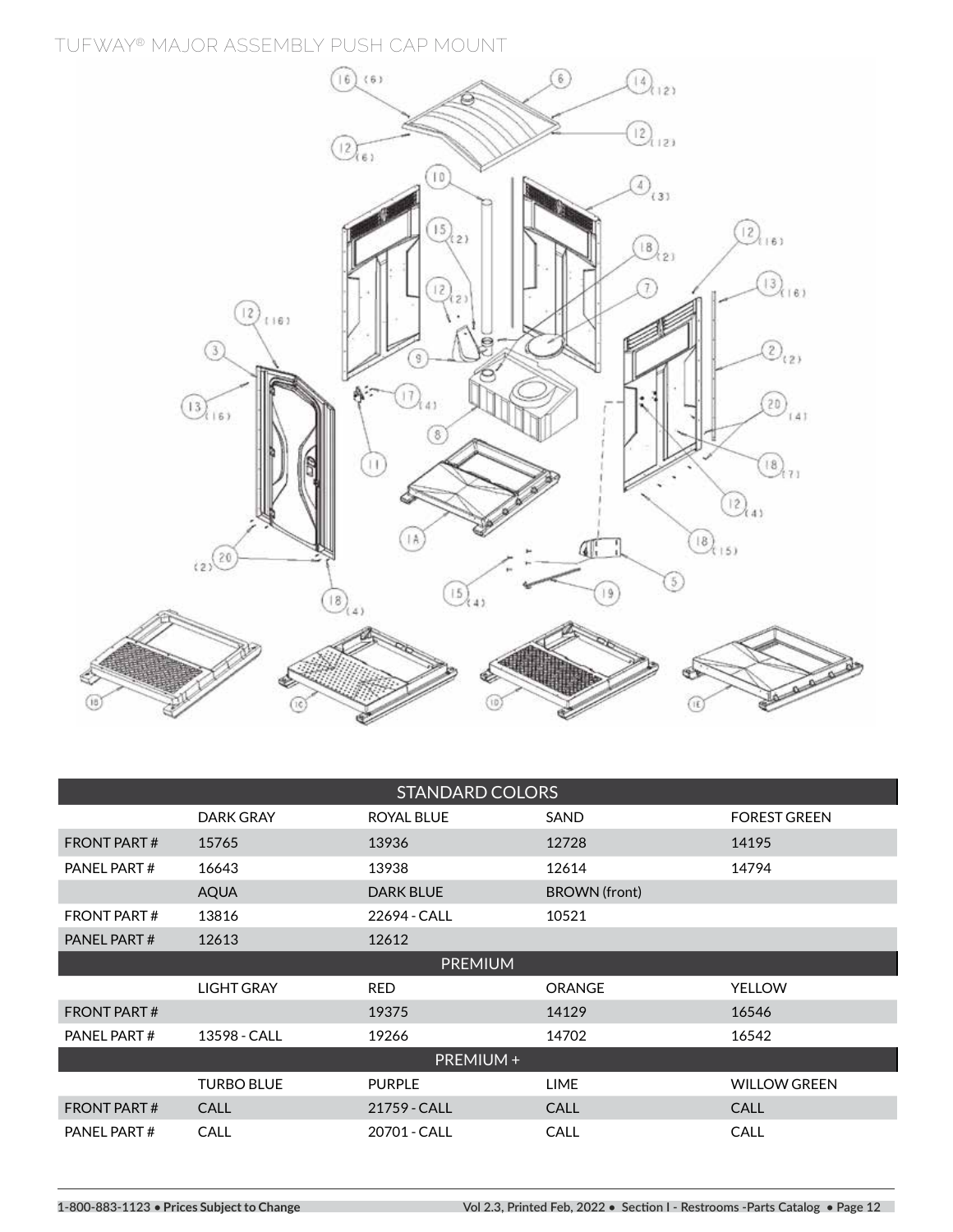| <b>REV</b><br><b>ITEM#</b> | PART#            | QPU          | <b>DESCRIPTION</b>                                            |
|----------------------------|------------------|--------------|---------------------------------------------------------------|
| 1B                         | 10034            | 1            | BASE-ASSY-IMPACT SOLID FLOOR                                  |
| 1 <sup>C</sup>             | 10033            | $\mathbf{1}$ | BASE- ASSY- IMPACT GRID FLOOR                                 |
|                            | 10032            | 1            | COVER-FLOOR IMPACT BASE 20 1/2 X 40-1/2 (8 #22727 & 8 #11360) |
| $\overline{2}$             | 16050            | 2            | CORNER MOLDING II- BLACK PUNCH                                |
| 3                          | <b>SEE CHART</b> | 1            | <b>FRONT ASSY-TUFWAY (NO LATCH)</b>                           |
| $\overline{4}$             | <b>SEE CHART</b> | 3            | <b>PANEL-TUFWAY</b>                                           |
|                            | 22332            | 1            | <b>HDWE-TUFWAY 3 ROLL</b>                                     |
|                            | 17082            | $\mathbf{1}$ | HOOD-PAPERGUARD 2 ROLL DGRY                                   |
| 5                          | 22209            | 1            | <b>HOOD-PAPERGUARD 3 ROLL DGRY</b>                            |
|                            | 16928            | $\mathbf{1}$ | KIT-PAPERGRD 2 ROLL PUSH CAP                                  |
|                            | 16845            | 1            | KIT-PAPERGRD 2 ROLL POP RVT                                   |
|                            | 22337            | $\mathbf{1}$ | KIT-PAPERGRD 3 ROLL PUSH CAP                                  |
|                            | 22335            | 1            | KIT-PAPERGRD 3 ROLL POP RVT                                   |
| 6                          | 16045            | $\mathbf{1}$ | ROOF-TUFWAY DOME                                              |
| $\overline{7}$             | 10570            | 1            | <b>SEAT-TOILET BLACK (INCLUDES HARDWARE - 10 PER CASE)</b>    |
|                            | 19196            | $\mathbf{1}$ | KIT-T/SEAT 2-1/2 BOLT/NUT SET                                 |
| 8                          | 10553            | 1            | TANK- TUFWAY DGRY                                             |
| 9                          | 14119            | $\mathbf{1}$ | URINAL - STANDOVER DGRY (USE WITH VENT PIPE 14133)            |
| 10                         | 14133            | 1            | VENT PIPE-4 X 62-1/2 GREY                                     |
|                            | 11946            | $\mathbf{1}$ | VENT PIPE- 4 X 68 GREY (W/O HOLE & NO URINAL RORD)            |
| 11                         | 14767            | 1            | LATCH-RESTROOM PLASTIC                                        |
| $12*$                      | 10047            | 56           | PUSH CAP, 3/16 ID * SOLD IN QTYS 100                          |
| $13*$                      | 10629            | 32           | RIVET - SOLID SHORT (FLAT)                                    |
| $14*$                      | 18721            | 12           | RIVET - SOLID SHORT FLAT w/WSHR                               |
| $15*$                      | 10801            | 6            | RIVET - SOLID LONG (DOME)                                     |
| $16*$                      | 18722            | 6            | RIVET - SOLID LONG DOME W/WSHR                                |
| $17*$                      | 10122            | 4            | SCREW - #10 X 3/4 PN PH TAP                                   |
| $18^*$                     | 13860            | 30           | SCREW - #14 X 1-1/2 W/WSH GOLD                                |
|                            | 16844            | 1            | SPINDLE-PAPERGRD 2 ROLL METAL                                 |
|                            | 18696            | $\mathbf{1}$ | SPINDLE-PAPERGRD 3 ROLL PVC                                   |
| 19                         | 22310            | 1            | SPINDLE - PAPERGRD 3 ROLL METAL                               |
|                            | 10900            | $\mathbf{1}$ | <b>INSTRUCTIONS TUFWAY (SEE WEBSITE)</b>                      |
| 20                         | 18191            | 6            | NUT-5/16 SERRATED FLANGE                                      |
| 21                         | 13173            | $\mathbf{1}$ | BOLT, 5/16 X 3-1/2 HWHD (ROTO BASE ONLY)                      |
| 22                         | 22384            | $\mathbf{1}$ | BOLT-1/4-20X1-1/4 DOG PNT WSH                                 |
|                            |                  |              | *Only sold in multiples of 100                                |

### **PLASTIC VENT SCREENS FOR OLD STYLE TUFWAY. PLEASE REFERENCE TUFWAY POP-RIVET**

| ASK ABOUT SPECIAL ORDER COLORS - CALL FOR DETAILS |               |              |        |  |  |
|---------------------------------------------------|---------------|--------------|--------|--|--|
| <b>SPECIAL ORDER</b>                              | <b>PINK</b>   | <b>WHITE</b> | MAROON |  |  |
| FRONT PART #                                      | $21107 - CAH$ | 18121        | CALL   |  |  |
| PANFI PART#                                       | 23137 - CALL  | 18122        | CALL   |  |  |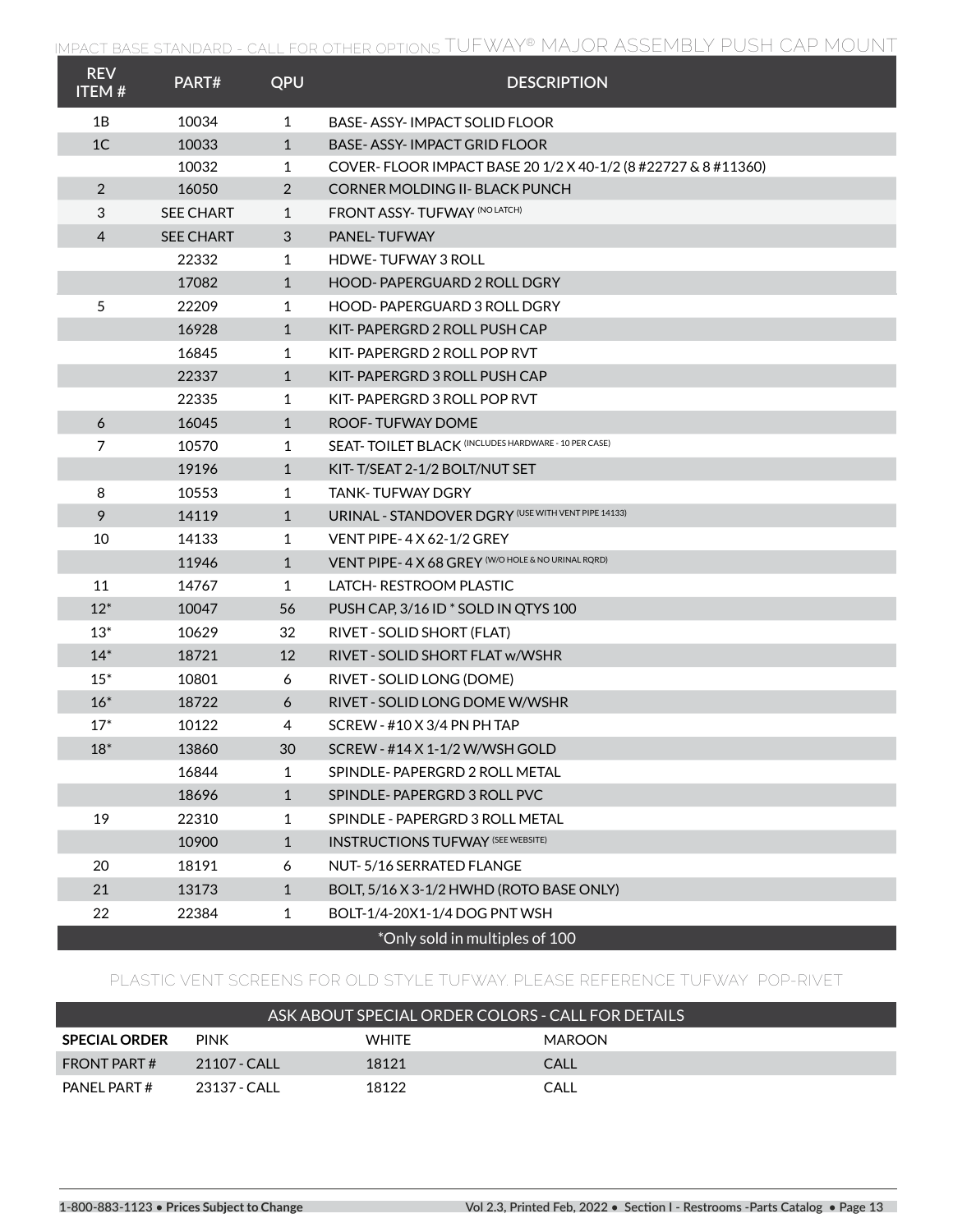

|                                                 | TUFWAY TOILET SPECIFICATIONS              |
|-------------------------------------------------|-------------------------------------------|
| HEIGHT: 88" (223MM)                             | STANDARD TANK VOLUME: 70 GAL (265L)       |
| WIDTH: 44" (1118MM                              | FLOOR SPACE: 41"-21" (1041MM X 533MM)     |
| DEPTH: 48" (1219MM)                             | SEAT HEIGHT: 18" (457MM)                  |
| WEIGHT (IMPACT BASE): 170 lbs (77kg)            | DOOR SPACING: 73" X 24" (1854MM) X 610MM) |
| WEIGHT (IMPACT BASE WITH FLOOR): 178 lbs (81kg) |                                           |
|                                                 |                                           |